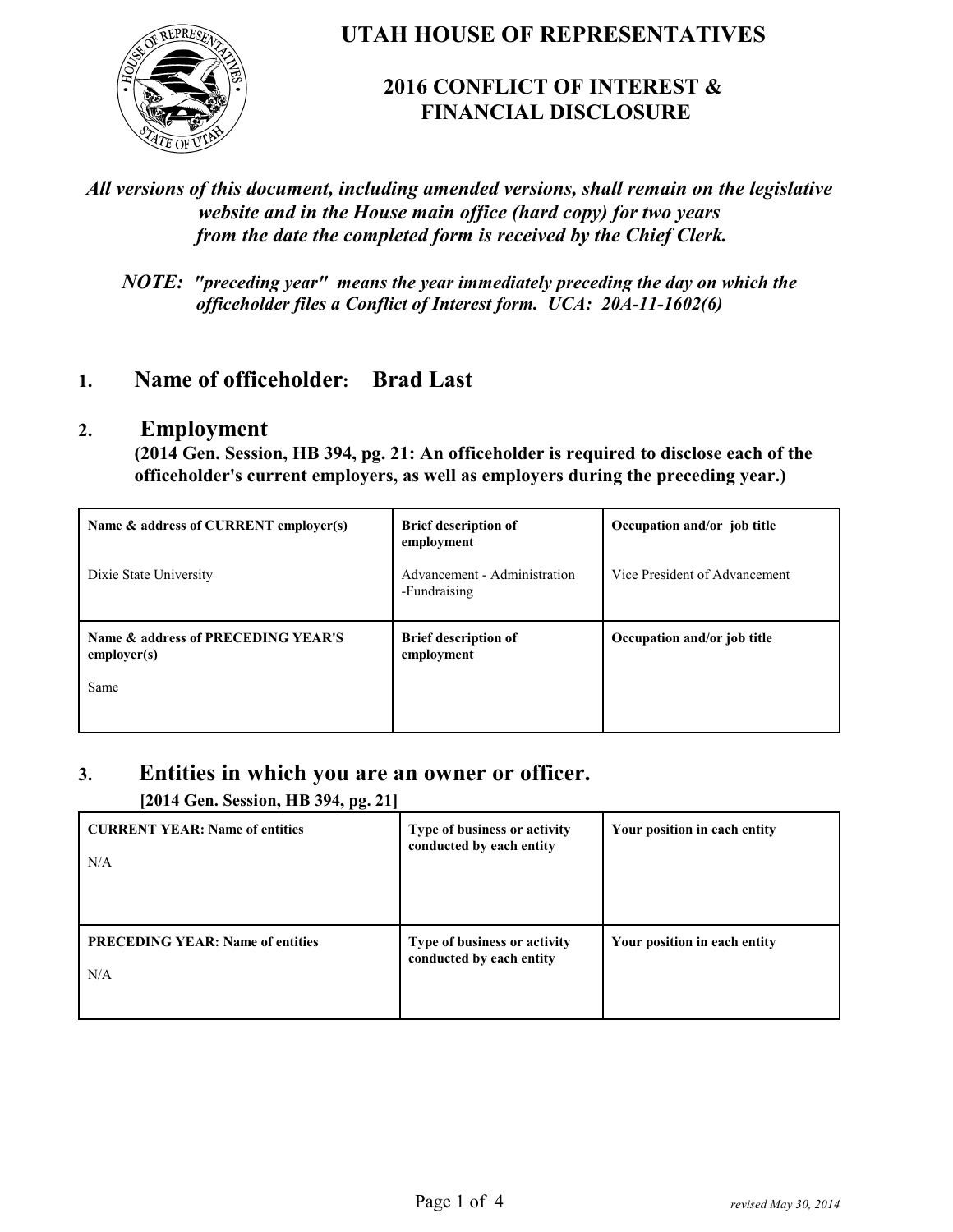## **4. Each individual or entity from whom the regulated officeholder has received \$5,000 or more** *in income* **currently and during the preceding year. [2014 Gen. Session, HB 394, pg. 21]**

**NOTE: UCA 20A-11-1604 (5) (b): "in making the disclosure . . ., a regulated officeholder who provides goods or services to multiple customers or clients as part of a business or a licensed profession is only required to provide the information described in Subsection (4)(e) in relation to the entity or practice through which the regulated officeholder provides the goods or services and is not required to provide the information described in Subsection (4)(e) in relation to the regulated officeholder's customers or clients."**

| Name of individual or entity | Type of business or activity conducted by the entity |
|------------------------------|------------------------------------------------------|
|                              |                                                      |

5. **Each entity in which you currently hold any stocks or bonds having a fair market value of \$5,000 or more, including info for the preceding year.**

| 111 , wo vill will wo wo will voly will be in wo were a will wo ft | $\frac{1}{2}$ = 0.1. 8 0.000 0.000 0.000 0.000 0.000 0.000 0.000 0.000 0.000 0.000 0.000 0.000 0.000 0.000 0.000 0.000 0.000 0.000 0.000 0.000 0.000 0.000 0.000 0.000 0.000 0.000 0.000 0.000 0.000 0.000 0.000 0.000 0.000 0.00 |
|--------------------------------------------------------------------|-----------------------------------------------------------------------------------------------------------------------------------------------------------------------------------------------------------------------------------|
| Name of entity                                                     | Type of business or activity conducted by the entity                                                                                                                                                                              |
| N/A                                                                |                                                                                                                                                                                                                                   |

 **(excludes funds that are managed by a third party, including blind trusts, managed investment accounts, and mutual funds). [2014 Gen. Session, HB 394, pg. 21]**

**6**. **Entity or organization for which you serve on the board of directors or in any other type of paid leadership capacity (include current and**

**preceding year). [2014 Gen. Session, HB 394, pg. 21]**  *\* (only required to list those entities not already listed in responses to questions 3,4, or 5)*

| Name of entity or organization | Type of business or activity conducted by<br>the entity | Your position in the entity or<br>organization |
|--------------------------------|---------------------------------------------------------|------------------------------------------------|
|                                |                                                         |                                                |

**7. Description of any real property in which the legislator holds an ownership or other financial interest that the legislator believes may constitute a conflict of interest.** *(optional)* **[2014 Gen. Session, HB 394, pg. 22]**

| <b>Description of the real property</b> | Description of the type of interest held by the<br>legislator |
|-----------------------------------------|---------------------------------------------------------------|
| None                                    |                                                               |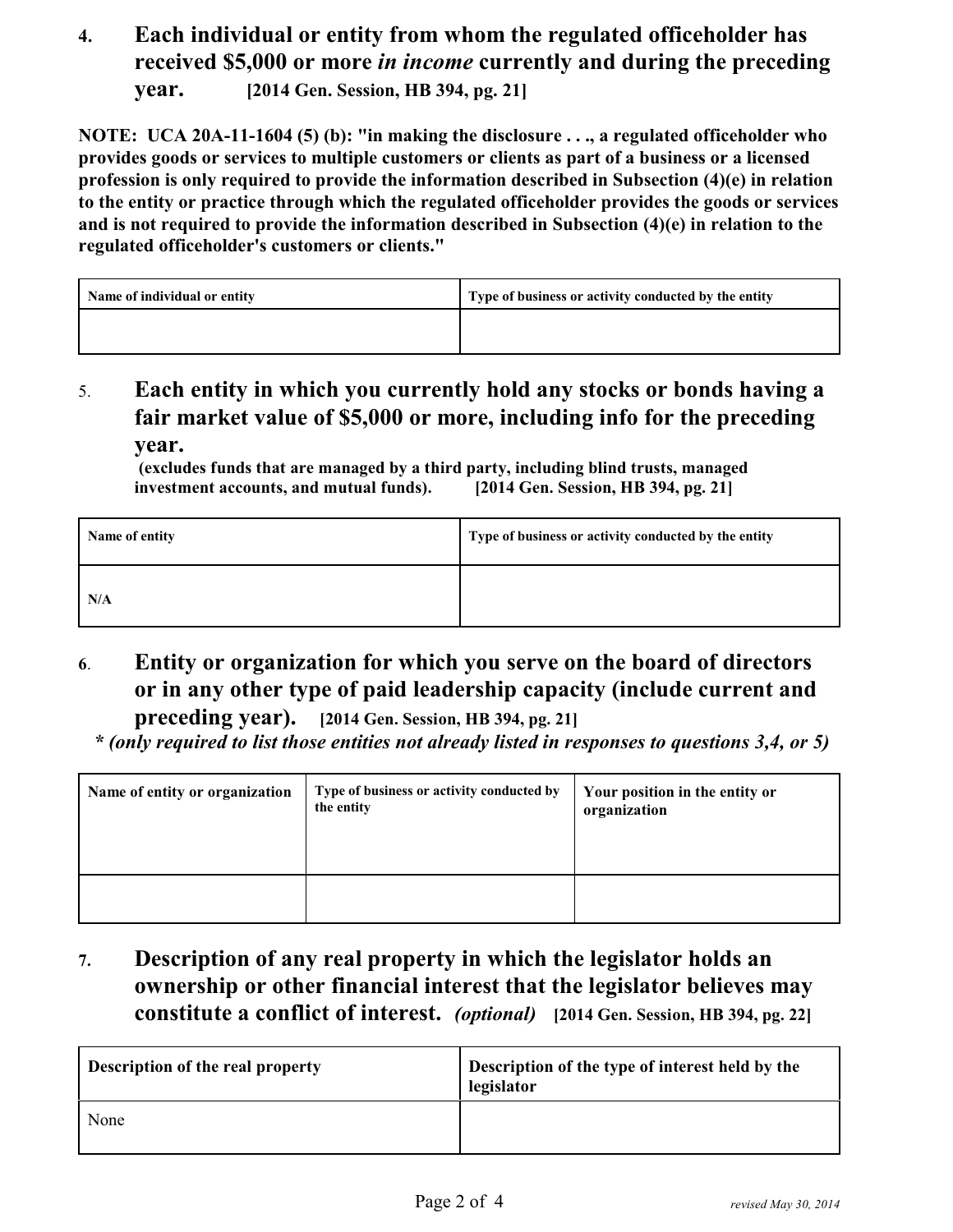**8. Name of spouse and any other adult residing in your household who is not related by blood or marriage. [see 2014 Gen. Session, HB 394; pg. 22]]**

**Name of SPOUSE:** 

**Jan Last**

**Names of OTHER ADULTS residing in home who are not related by blood or marriage:**

N/A

**9. Employment information for your spouse and any other adult residing in your household that is not related to you by blood or marriage - include current employer and employer(s) during the preceding year. [2014 Gen. Session, HB 394, pgs. 20 and 22]**

| <b>SPOUSE's current employer(s):</b><br><b>Washington County School District</b>                                     | Address of spouse's current employer(s)<br>121 W Tabernacle<br><b>St. George, UT 84770</b> |
|----------------------------------------------------------------------------------------------------------------------|--------------------------------------------------------------------------------------------|
| SPOUSES's employer(s) in the preceding year:<br><b>Same</b>                                                          | Address of spouse's preceding year<br>employer(s)                                          |
|                                                                                                                      |                                                                                            |
| Information for other adults not related by blood<br>or marriage who are living in the same home as<br>officeholder: | Brief description of employment &<br>occupation                                            |
| <b>NAME OF INDIVIDUAL: N/A</b>                                                                                       |                                                                                            |
| <b>NAME OF INDIVIDUAL: N/A</b>                                                                                       | Brief description of employment &<br>occupation                                            |

**10. Any other matter or interest you believe may constitute a conflict**